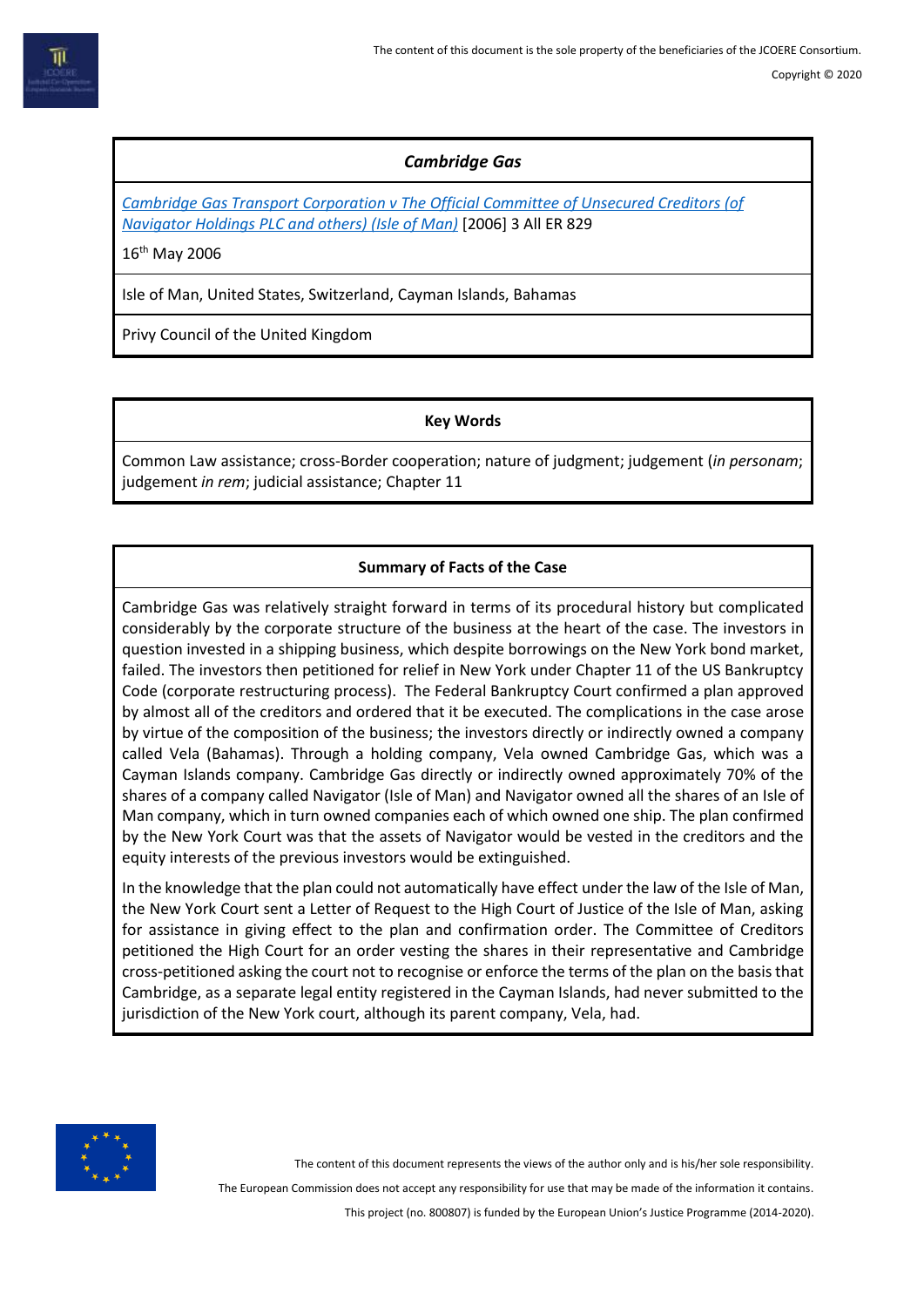



## **Cooperation and/ or Coordination Issue**

The first question pertained to the nature of the decision of the New York Court; was it a judgment *in rem* or *in personam* or something else entirely? The second question was, upon what basis, if any, was the order enforceable in the Isle of Man? Issues such as the nature of the judgment, the type of transaction and indeed issues of jurisdiction have a different relevance in the context of cooperation and coordination in the EU, but they are relevant nonetheless. Similar to the common law, the EU has its own shared legal principles upon which general expectations of assistance and cooperation are based, for example Article 4(3) TEU acknowledges the principle of sincere cooperation and a responsibility on Member States to assist each other. These general expectations, in turn, have been specifically articulated in the case of insolvency through the EIR and EIR Recast.

#### **Resolution**

The Privy Council ruled that the purpose of bankruptcy proceedings was not to establish the existence of rights, whether *in rem* or *in personam*, but to provide a mechanism of collective enforcement of the rights of creditors [para 15]. Thus, while it may be necessary in the course of bankruptcy proceedings to establish rights that are challenged, that is an incidental procedural matter and not the central to the purpose of the proceedings [para 15]. Lord Hoffman went on to note that traditionally, English common law had advanced the idea that fairness between creditors required that bankruptcy proceedings should have universal application, in other words universality, and that a single bankruptcy should ideally proceed for the benefit of all creditors[para 16]. He found that in English Law effect is given to the underlying principle of universality by the recognition of the person who is empowered under the foreign bankruptcy law, to act on behalf of the insolvent company as entitled to do so in England [para 20]. Thus, it was found that the principle of universality formed a basis for the common law principles of judicial assistance in international insolvency, which was sufficient to confer jurisdiction on the Court in the Isle of Man to assist in any way that it could, had this been a domestic process.

It is worth noting, however, that this judgment was widely criticised and has consequently been departed from by the UK Supreme Court (*Rubin*) and the Privy Council (*Singularis*).

### **Applicability to Preventive Restructuring**

This case concerned a US Chapter 11 restructuring, upon which some EU restructuring processes are based – for example, Irish Examinership – and which has informed the framework contained in the PRD if many of the options therein are accepted. Although allowing variations in a number of areas, the PRD does mandate that restructuring processes contain some specific rules; most relevant in this case is that court confirmation is required for any plan wherein there is a cross-class cram-down, in other words where one or more classes of creditors can be outvoted by a majority of classes on the adoption of the plan. Thus, recognition by one court of the decisions of the court of another Member State, particularly in relation to a restructuring plan, is essential; otherwise at best, the restructuring efforts may be unnecessarily delayed. At worst, they may be impeded or frustrated to the extent that they are no longer possible, to the detriment of the parties involved, namely creditors, the debtor itself and employees.